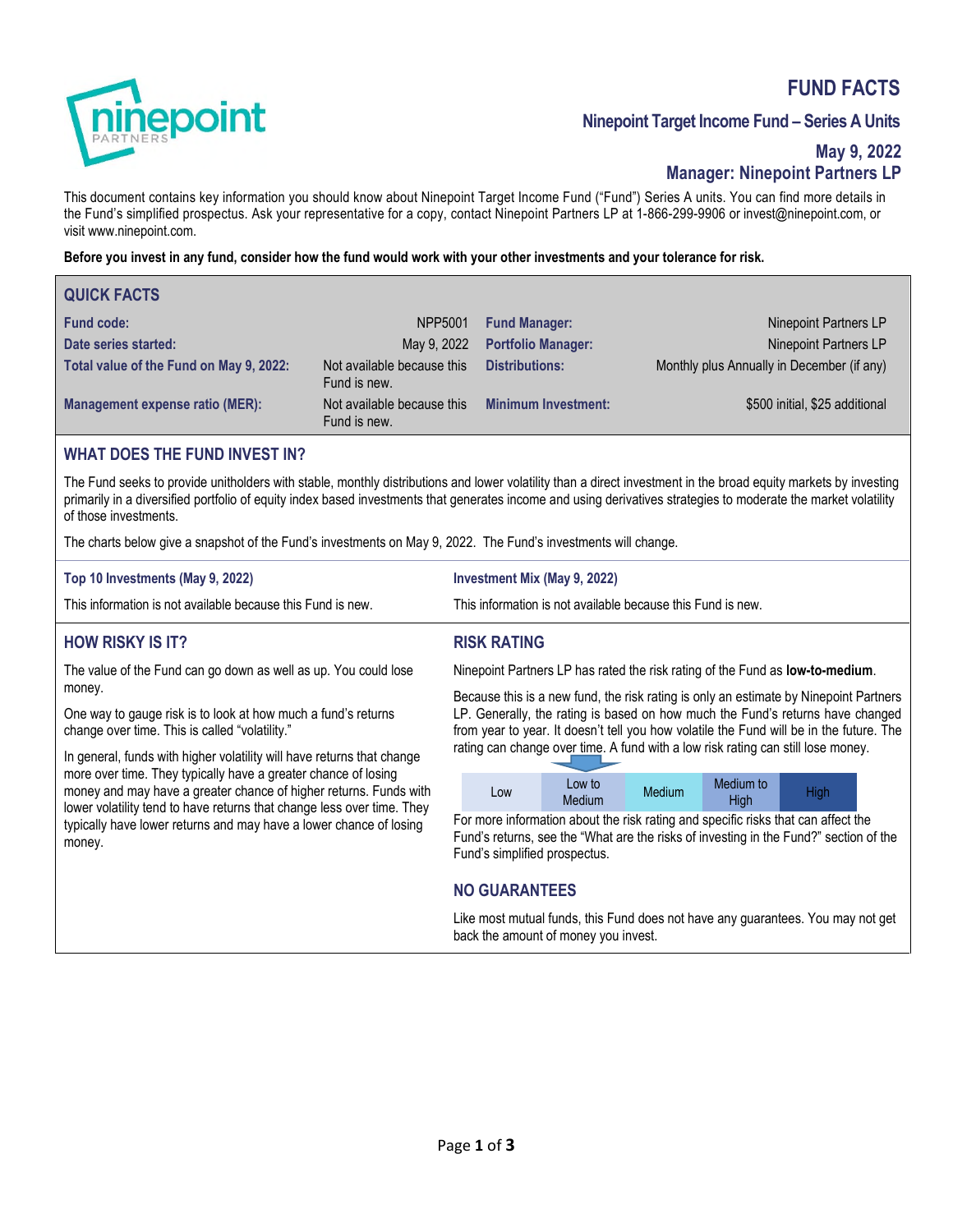# **HOW HAS THE FUND PERFORMED?**

This section tells you how Series A units of the Fund have performed since inception. Returns are after fund expenses have been deducted. These expenses reduce the Fund's returns.

#### **Year-by-year returns**

This information is not available because the Fund is new and has not been distributed under a simplified prospectus for a full calendar year.

#### **Best and worst 3-month returns**

This information is not available because the Fund is new and has not been distributed under a simplified prospectus for a full calendar year.

#### **Average return**

This information is not available because the Fund is new and has not been distributed under a simplified prospectus for 12 consecutive months.

| <b>WHO IS THIS FUND FOR?</b>                                                                                                                                                                                                                                                                                                    | A WORD ABOUT TAX                                                                                                                                                                                                                                                                                                                                                                                                                                                                                                                     |
|---------------------------------------------------------------------------------------------------------------------------------------------------------------------------------------------------------------------------------------------------------------------------------------------------------------------------------|--------------------------------------------------------------------------------------------------------------------------------------------------------------------------------------------------------------------------------------------------------------------------------------------------------------------------------------------------------------------------------------------------------------------------------------------------------------------------------------------------------------------------------------|
| The Fund is suitable for those investors seeking stable, monthly<br>distributions, lower volatility than a direct investment in the broad<br>equity markets, and exposure to a diversified portfolio of equity<br>index based investments. The Fund is suitable for investors with a<br>medium to long-term investment horizon. | In general, you'll have to pay income tax on any money you make on a fund. How<br>much you pay depends on the tax laws where you live, the type of earnings (i.e.,<br>income or capital gains), and whether or not you hold the Fund in a registered plan<br>such as a Registered Retirement Savings Plan or a Tax-Free Savings Account.<br>Keep in mind that if you hold your Fund in a non-registered account, fund<br>distributions are included in your taxable income, whether you get them in cash or<br>have them reinvested. |

# **HOW MUCH DOES IT COST?**

The following tables show the fees and expenses you could pay to buy, own and sell Series A units of the Fund. The fees and expenses – including any commissions – can vary among series of a fund and among funds. Higher commissions can influence representatives to recommend one investment over another. Ask about other series, funds and investments that may be suitable for you at a lower cost.

#### **1. Sales Charges**

You will be charged an initial sales charge when you buy Series A units of the Fund.

| Sales charge<br>option  | What you pay                             |                                            | <b>How it works</b>                                                                                                                                                                                                                                                   |
|-------------------------|------------------------------------------|--------------------------------------------|-----------------------------------------------------------------------------------------------------------------------------------------------------------------------------------------------------------------------------------------------------------------------|
|                         | in percent $(\%)$                        | in dollars $(\$)$                          |                                                                                                                                                                                                                                                                       |
| Initial sales<br>charge | 0% to 5.0% of the amount<br>you purchase | \$0 to \$50 for each \$1,000<br>investment | • The actual amount of the initial sales charge is to be negotiated<br>between you and your representative.<br>• The initial sales charge is deducted from the gross amount at<br>the time of purchase. It goes to your representative's firm as<br>sales commission. |

#### **2. Fund Expenses**

You don't pay these expenses directly. They affect you because they reduce the Fund's returns.

The Fund's expenses are made up of the management fee, operating expenses and trading costs. The series' annual management fee is 1.60% of the series' value. Because this series is new, operating expenses and trading costs are not yet available.

# **More about the trailing commission**

The trailing commission is an ongoing commission. It is paid for as long as you own the Fund. It is for the services and/or advice that your representative and his or her firm provide to you.

Ninepoint Partners LP pays the trailing commission to your representative's firm. It is paid from the Fund's management fee and is based on the value of your investment. The rate is as follows:

| Sales charge option  | <b>Amount of trailing commission</b>                  |                                                |  |
|----------------------|-------------------------------------------------------|------------------------------------------------|--|
|                      | in percent $(\%)$                                     | in dollars (\$)                                |  |
| Initial sales charge | 0% to 1.00% of the value of your investment each year | \$0 to \$10.00 each year on every \$1,000 held |  |